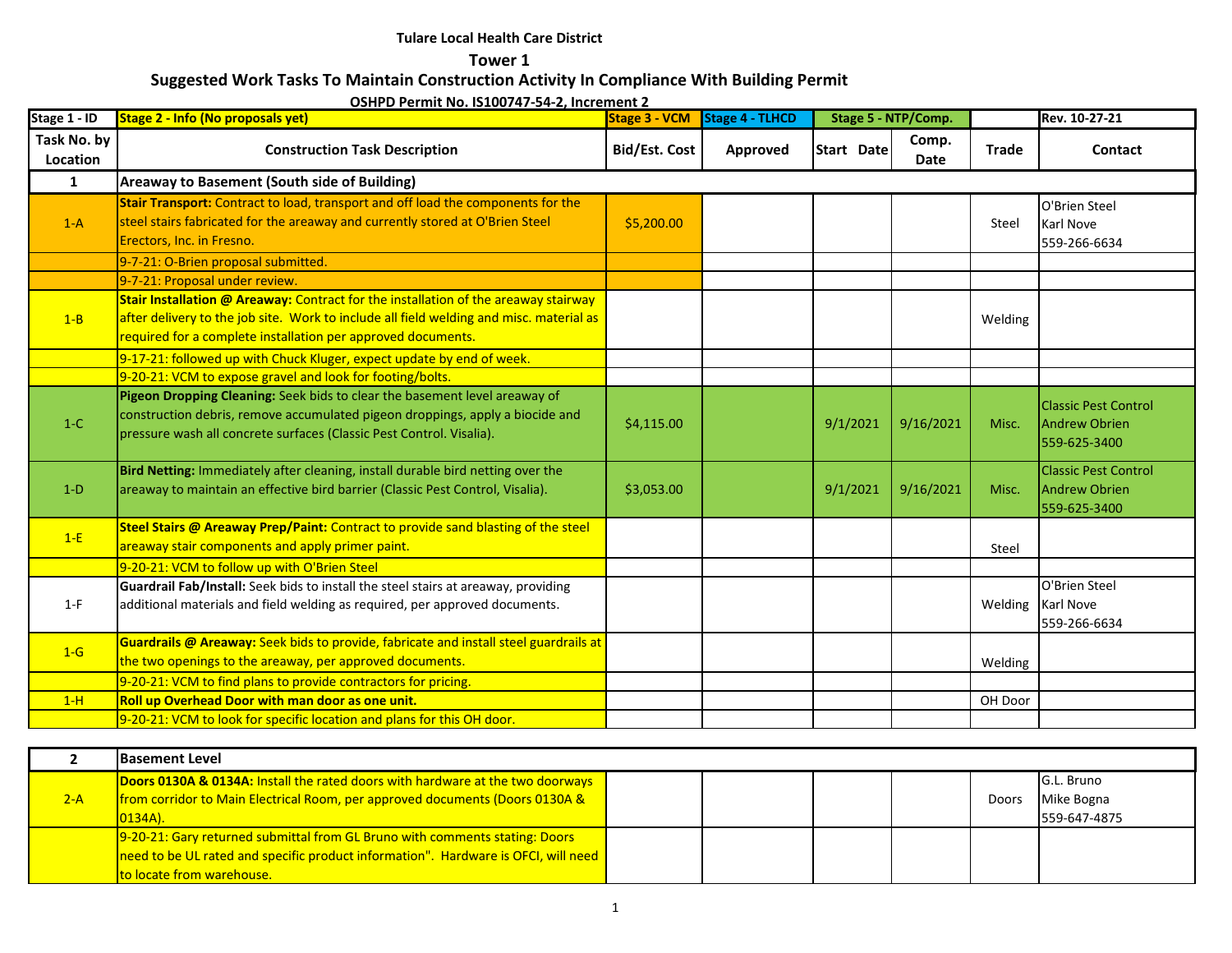**Tower 1**

# **Suggested Work Tasks To Maintain Construction Activity In Compliance With Building Permit**

| Stage 1 - ID            | <b>Stage 2 - Info (No proposals yet)</b>                                                                                                                                                                                                                                                                                                                                                                                                                                                      |                      | Stage 3 - VCM Stage 4 - TLHCD |            | Stage 5 - NTP/Comp. |              | Rev. 10-27-21                                                   |
|-------------------------|-----------------------------------------------------------------------------------------------------------------------------------------------------------------------------------------------------------------------------------------------------------------------------------------------------------------------------------------------------------------------------------------------------------------------------------------------------------------------------------------------|----------------------|-------------------------------|------------|---------------------|--------------|-----------------------------------------------------------------|
| Task No. by<br>Location | <b>Construction Task Description</b>                                                                                                                                                                                                                                                                                                                                                                                                                                                          | <b>Bid/Est. Cost</b> | Approved                      | Start Date | Comp.<br>Date       | <b>Trade</b> | Contact                                                         |
| $2 - B$                 | Framing Around Elect. Panels: At the north wall of Main Electrical Room 0130,<br>frame and drywall around specific branch circuit panels (those with duct work<br>located directly above), up to approx. 7 feet with slope top, to satisfy CEC Section<br>110.26(E)(1), for "dedicated electrical space" requirements.                                                                                                                                                                        |                      |                               |            |                     | Framing      |                                                                 |
|                         | 9-20-21: Per Gary, the approach for repair is approved by Bruce Biggar OSHPD<br>Compliance Officer.                                                                                                                                                                                                                                                                                                                                                                                           |                      |                               |            |                     |              |                                                                 |
| $2-C$                   | Elect. Equip. Cleaned: Contract to have Main Electrical Room and all equipment<br>within cleaned, visually inspected for condition, proper conductor sizing, grounding,<br>etc. as required to prepare for functional use. Provide plastic dust wrap, secured in<br>place, for all equipment to maintain dust-free condition. At storm water and waste<br>water sump pumps and emergency generators, verify conductors are properly<br>sized, installed and connected at panel and equipment. |                      |                               |            |                     |              | <b>Wild Electric</b><br>Electrical Wayne Gerner<br>559-351-6359 |
|                         | 9-20-20: Proposal submitted for review. \$5,650.00                                                                                                                                                                                                                                                                                                                                                                                                                                            |                      |                               |            |                     |              |                                                                 |
|                         | 9-21-21: Met with Wild Electric, requested Additional scope to wrap the equipment<br>with plastic. VCM to follow up on updated proposal.                                                                                                                                                                                                                                                                                                                                                      |                      |                               |            |                     |              |                                                                 |
|                         | 9-24-24: VCM sent follow up email requesting status of proposal.                                                                                                                                                                                                                                                                                                                                                                                                                              |                      |                               |            |                     |              |                                                                 |
|                         | 10-6-21: Wild electric provide updated proposal.                                                                                                                                                                                                                                                                                                                                                                                                                                              | \$9,722.00           |                               |            |                     |              |                                                                 |
|                         | 10-12-21: VCM sent to TLHCD for approval.                                                                                                                                                                                                                                                                                                                                                                                                                                                     |                      |                               |            |                     |              |                                                                 |
|                         | 10-20-21: Chuck Klugger approved work.                                                                                                                                                                                                                                                                                                                                                                                                                                                        |                      |                               |            |                     |              |                                                                 |
|                         | 10-21-21: TLHCD to send MSA to Wild Electric.                                                                                                                                                                                                                                                                                                                                                                                                                                                 |                      |                               |            |                     |              |                                                                 |
|                         | 12-8-21: MSA returned and approved.                                                                                                                                                                                                                                                                                                                                                                                                                                                           |                      |                               |            |                     |              |                                                                 |
|                         |                                                                                                                                                                                                                                                                                                                                                                                                                                                                                               |                      |                               |            |                     |              |                                                                 |
| $\overline{\mathbf{3}}$ | <b>First Floor Level</b>                                                                                                                                                                                                                                                                                                                                                                                                                                                                      |                      |                               |            |                     |              |                                                                 |
| $3-A$                   | <b>ED Waiting Rm Sawcut/Plumbing: At ED Waiting Room (Room 1107), sawcut</b><br>concrete floor slab-on-grade and trench to proper grade. Install 6" hubless cast iron<br>piping and fittings as required to relocate 6" riser to a new location per Architect's<br>revised drawing ASI No. 2021-01 (Morris Levin & Son Inc., Tulare).                                                                                                                                                         | \$9,964.00           |                               | 8/26/2021  | 8/30/2021           |              | Morris Levin & Son, Inc.<br>Plumbing Jeff Moore<br>559-359-4014 |
| $3 - B$                 | ED Waiting Rm Trench/Epoxy Dowels/Conc.: At open trench in Task 3-A above,<br>provide approved backfill, install epoxy dowels and concrete patch per Architect's<br>revised drawing (ASI No. 2021-01) and approved documents.                                                                                                                                                                                                                                                                 |                      |                               |            |                     |              | Morris Levin & Son, Inc.<br>Jeff Moore<br>Plumbing 559-359-4014 |
| $3-C$                   | ED Waiting Rm RD/OD: At ED Waiting Room (Room 1107), provide and install<br>remaining 4" hubless cast iron roof drain and overflow piping to complete roof<br>drainage system at this location. Include hangers and seismic bracing per approved<br>documents.                                                                                                                                                                                                                                | \$25,560.00          | 11/2/2021                     | 1/10/2022  |                     |              | Morris Levin & Son, Inc.<br>Plumbing Jeff Moore<br>559-359-4014 |
|                         | 9-20-21: MLS working on proposal for pipe bracing. This could be on T&M.                                                                                                                                                                                                                                                                                                                                                                                                                      | \$73,290.00          |                               |            |                     |              |                                                                 |
|                         | 9-20-21: VCM make sure work is reflected on As-Builts after work is done.                                                                                                                                                                                                                                                                                                                                                                                                                     |                      |                               |            |                     |              |                                                                 |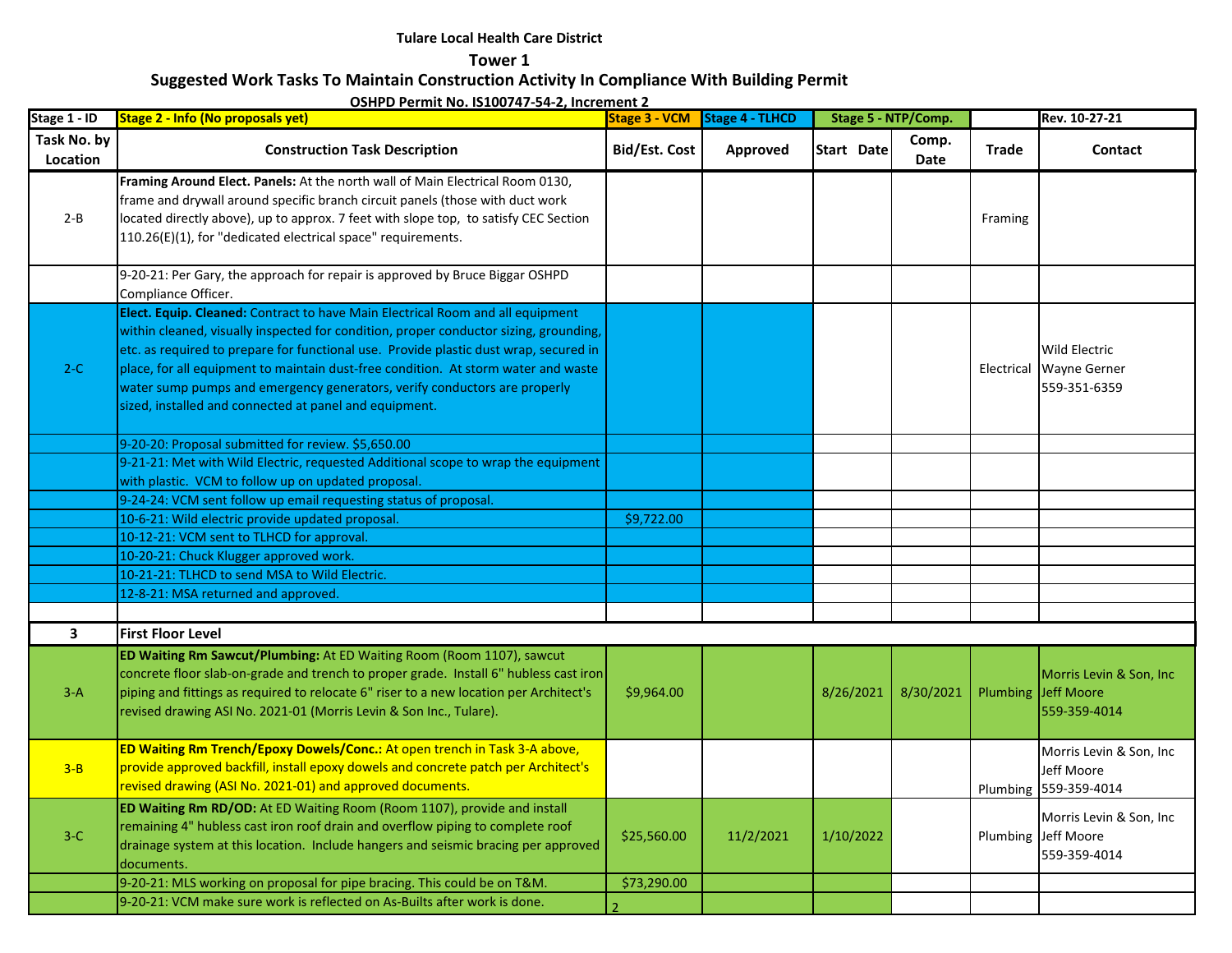**Tower 1**

# **Suggested Work Tasks To Maintain Construction Activity In Compliance With Building Permit**

**OSHPD Permit No. IS100747-54-2, Increment 2** 

| Stage 1 - ID            | <b>Stage 2 - Info (No proposals yet)</b>                                            | <b>Stage 3 - VCM</b> | Stage 4 - TLHCD |            | Stage 5 - NTP/Comp. |       | Rev. 10-27-21 |
|-------------------------|-------------------------------------------------------------------------------------|----------------------|-----------------|------------|---------------------|-------|---------------|
| Task No. by<br>Location | <b>Construction Task Description</b>                                                | <b>Bid/Est. Cost</b> | Approved        | Start Date | Comp.<br>Date       | Trade | Contact       |
|                         | 9-23-21: MLS submitted two proposals, 1) Roof Drain 2) Overflow Drain. VCM to       |                      |                 |            |                     |       |               |
|                         | review.                                                                             |                      |                 |            |                     |       |               |
|                         | 9-24-21: VCM requested proposal breakdown.                                          |                      |                 |            |                     |       |               |
|                         | 10-5-21: MLS provide breakdown as requested by VCM.                                 |                      |                 |            |                     |       |               |
|                         | 10-7-21: Site meeting with SMI sub contractor.                                      |                      |                 |            |                     |       |               |
|                         | 10-11-21: VCM requested ACD status from Chuck Kluger, Chuck responded with:         |                      |                 |            |                     |       |               |
|                         | Bruce will review in the field next time he is scheduled to be onsite.              |                      |                 |            |                     |       |               |
|                         | 10-20-21: SMI submitted proposal.                                                   | \$25,560.00          |                 |            |                     |       |               |
|                         | 10-20-21: VCM sent proposal to Chuck K. to review the hangers.                      |                      |                 |            |                     |       |               |
|                         | 10-20-21: Chuck approved the hangers.                                               |                      |                 |            |                     |       |               |
|                         | 10-22-21: Sandra to put proposal into next Board Agenda as it exceed her authority. |                      |                 |            |                     |       |               |
|                         | 10-28-21: OSHPD approved ACD-0281.                                                  |                      |                 |            |                     |       |               |
|                         | 11-02-21: Contract sent to SMI.                                                     |                      |                 |            |                     |       |               |
|                         | 11-04-21: DIR set up by TLHCD.                                                      |                      |                 |            |                     |       |               |
|                         | 11-17-21: VCM to schedule work with SMI.                                            |                      |                 |            |                     |       |               |
|                         | 1-10-22: Work started.                                                              |                      |                 |            |                     |       |               |
|                         | 1-12-22: Work completed, inspection requested for Friday 1/14/22                    |                      |                 |            |                     |       |               |
|                         | <b>Second Floor Level</b>                                                           |                      |                 |            |                     |       |               |

### **5 Third Floor Level**

|       | <b>IFourth Floor Level</b>                                                                                                                                                                                                                                                                         |            |                       |  |                                                                     |
|-------|----------------------------------------------------------------------------------------------------------------------------------------------------------------------------------------------------------------------------------------------------------------------------------------------------|------------|-----------------------|--|---------------------------------------------------------------------|
| $6-A$ | <b>Bird Netting:</b> At exterior exit balcony at the north side of the building, contract to<br>provide and install durable bird netting at the two openings above guard rail, then<br>clean the walkway, walls and doors of pigeon droppings, apply a biocide and<br>lpressure wash all surfaces. | \$3,916.00 | $9/16/2021$ 9/16/2021 |  | <b>Classic Pest Control</b><br><b>Andrew Obrien</b><br>559-625-3400 |

|       | <b>Site Work</b>                                                                                                                                                                                                                                                                                                                                                                                                                                                                            |             |  |  |                                                                                                |
|-------|---------------------------------------------------------------------------------------------------------------------------------------------------------------------------------------------------------------------------------------------------------------------------------------------------------------------------------------------------------------------------------------------------------------------------------------------------------------------------------------------|-------------|--|--|------------------------------------------------------------------------------------------------|
| $7-A$ | <b>MSB Electrical Work:</b> Utilize existing main switchboard "MSB", providing<br>new 60A, 480V disconnect, temp power skid, transformer, breakers, etc. to<br>provide temporary construction power and temporary exit lighting at<br>basement to stair exits at exterior. Also provide one power distribution box<br>('spider box') and power to sump pumps and the emergency generators.<br>Some materials provided on an 18 month rental. Not included: engineering,<br>plans or permit. | \$19,750.00 |  |  | <b>Wild Electric</b><br>11/3/2021 11/9/2021 11/10/2021 Electrical Wayne Gerner<br>559-351-6359 |
|       | 8-4-21: Wild Electric proposal submitted.                                                                                                                                                                                                                                                                                                                                                                                                                                                   |             |  |  |                                                                                                |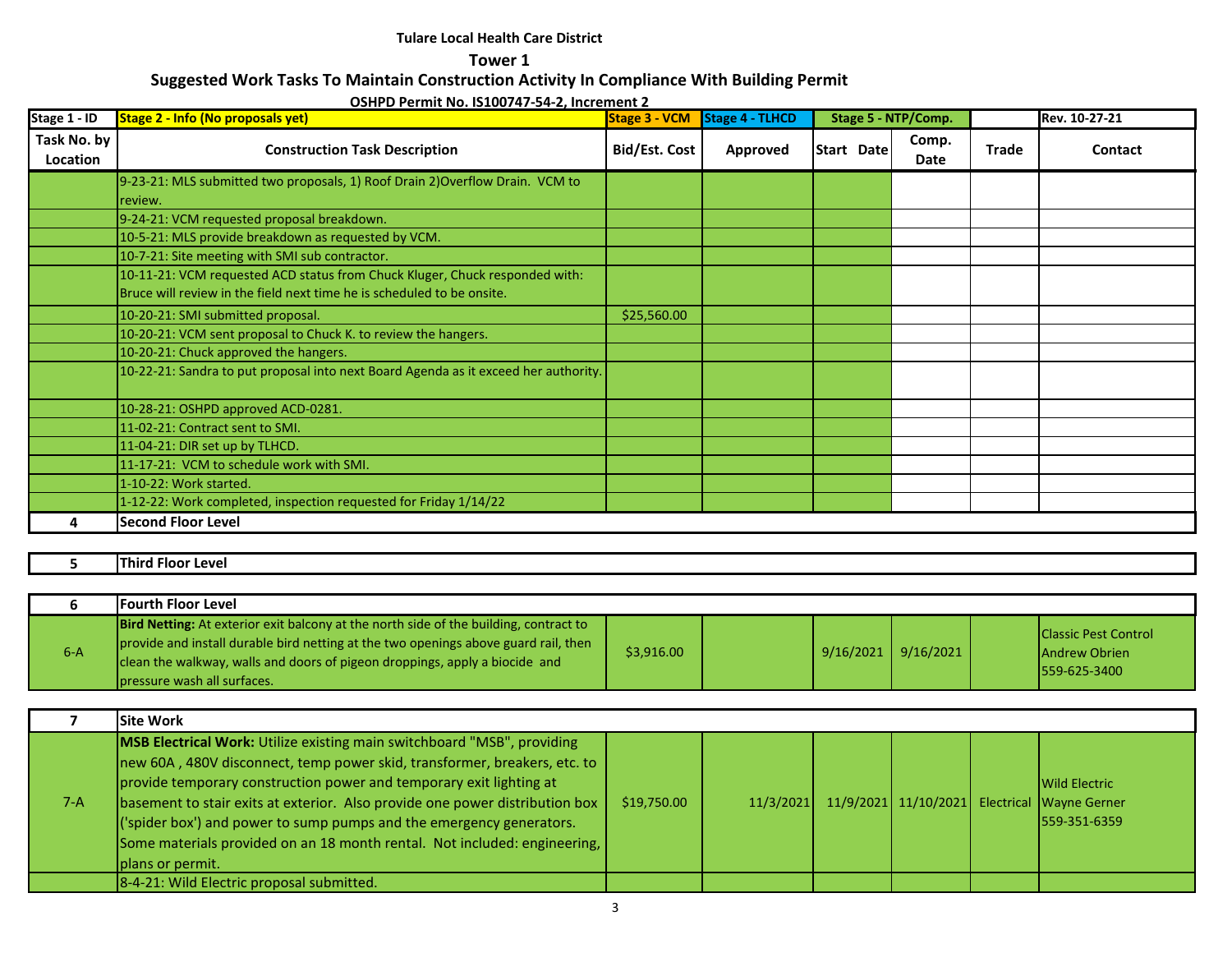**Tower 1**

# **Suggested Work Tasks To Maintain Construction Activity In Compliance With Building Permit**

| Stage 1 - ID            | <b>Stage 2 - Info (No proposals yet)</b>                                                                                                       |                      | Stage 3 - VCM Stage 4 - TLHCD | Stage 5 - NTP/Comp. |               |              | Rev. 10-27-21          |
|-------------------------|------------------------------------------------------------------------------------------------------------------------------------------------|----------------------|-------------------------------|---------------------|---------------|--------------|------------------------|
| Task No. by<br>Location | <b>Construction Task Description</b>                                                                                                           | <b>Bid/Est. Cost</b> | Approved                      | Start Date          | Comp.<br>Date | <b>Trade</b> | Contact                |
|                         | 9-20-21: Gary stated the proposal is approved. Need NTP for Wild Electric                                                                      |                      |                               |                     |               |              |                        |
|                         | to start work.                                                                                                                                 |                      |                               |                     |               |              |                        |
|                         | 9-24-21: Sent to TLHCD for approval                                                                                                            |                      |                               |                     |               |              |                        |
|                         | 10-5-21: Sent to Chuck Kluger as FYI.                                                                                                          |                      |                               |                     |               |              |                        |
|                         | 10-13-21: TLHCD sent MSA to Wild.                                                                                                              |                      |                               |                     |               |              |                        |
|                         | 11-03-21: Wild returned executed MSA.                                                                                                          |                      |                               |                     |               |              |                        |
|                         | 11-09-21: Wild scheduled to start work.                                                                                                        |                      |                               |                     |               |              |                        |
|                         | 11-09-21: OSHPD IOR inspected work.                                                                                                            |                      |                               |                     |               |              |                        |
|                         | 11-15-21: OSHPD IOR provided report.                                                                                                           |                      |                               |                     |               |              |                        |
|                         | Generator Servicing: At the two emergency generators, provide basic                                                                            |                      |                               |                     |               |              |                        |
| $7 - B$                 | annual service to restore to operating condition, including battery                                                                            | \$12,560.00          |                               |                     |               | Electrical   | Valley Power Syst Nrth |
|                         | replacement, fuel and coolant analysis, etc. (after temporary power is                                                                         |                      |                               |                     |               |              | Robert Gonzalez        |
|                         | restored).                                                                                                                                     |                      |                               |                     |               |              | 510-384-7036           |
|                         | 8-4-21: Proposal submitted by Valley Power Systems North, Inc.                                                                                 |                      |                               |                     |               |              |                        |
|                         | 9-20-21: Pending review and direction                                                                                                          |                      |                               |                     |               |              |                        |
|                         | 10-4-21: Sent to TLHCD for approval.                                                                                                           |                      |                               |                     |               |              |                        |
|                         | 10-5-21: Sent to Chuck Kluger as FYI.                                                                                                          |                      |                               |                     |               |              |                        |
|                         | 10-13-21: TLHCD sent MSA to Valley.                                                                                                            |                      |                               |                     |               |              |                        |
|                         | 10-18-21: MSA completed, sent to Valley.                                                                                                       |                      |                               |                     |               |              |                        |
|                         | 11-17-21: TLHCD to contact SCE and get power turned on prior to VCM                                                                            |                      |                               |                     |               |              |                        |
|                         | scheduling this work.                                                                                                                          |                      |                               |                     |               |              |                        |
|                         | 1-6-22: SCE reached out to Roy while on Vacation. VCM to reach out.                                                                            |                      |                               |                     |               |              |                        |
|                         | 1-11-22: VCM reached out, no response from SCE. Will reach out again.                                                                          |                      |                               |                     |               |              |                        |
|                         | Generator Quarterly Service: At the two emergency generators, provide                                                                          | \$750. per           |                               |                     |               |              | Valley Power Syst Nrth |
| $7-C$                   | monthly inspection and run time to maintain in operating condition (after                                                                      | month                |                               |                     |               | Electrical   | Robert Gonzalez        |
|                         | temporary power is restored).                                                                                                                  |                      |                               |                     |               |              | 510-384-7036           |
|                         | 8-4-21: Proposal submitted by Valley Power Systems North, Inc.                                                                                 |                      |                               |                     |               |              |                        |
|                         | 9-20-21: Pending review and direction. Consider Quarterly, not Monthly.                                                                        |                      |                               |                     |               |              |                        |
|                         | 10-12-21: Sent to Chuck Kluger as FYI.                                                                                                         |                      |                               |                     |               |              |                        |
|                         | 10-12-21: VCM requested Valley PSN to revise from Mnthly to Qrtly.                                                                             |                      |                               |                     |               |              |                        |
|                         | 10-14-21: Valley submitted revised proposal for Ortly service                                                                                  | \$850/Qrtr           |                               |                     |               |              |                        |
|                         | 10-15-21: VCM sent to TLHCD for approval.                                                                                                      |                      |                               |                     |               |              |                        |
|                         | 10-15-21: Chuck Kluger approved.                                                                                                               |                      |                               |                     |               |              |                        |
|                         | Site Finish Grading: At site area within the Cherry Street frontage, provide finish                                                            |                      |                               |                     |               |              |                        |
| $7-D$                   | grading in preparation for site concrete and paving, per approved project civil site<br>improvement drawings. Obtain City permits as required. | 4                    |                               |                     |               | Civil        |                        |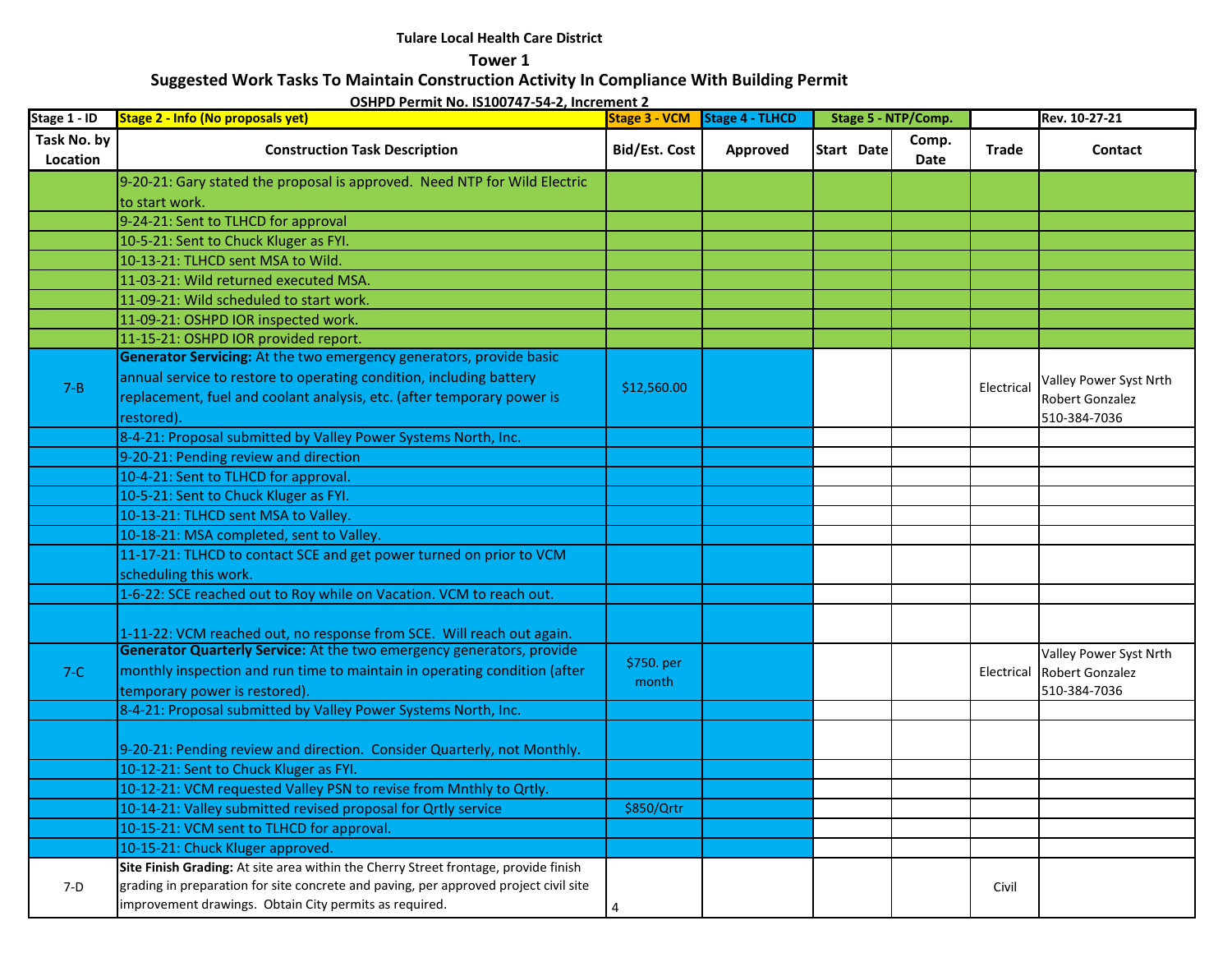**Tower 1**

# **Suggested Work Tasks To Maintain Construction Activity In Compliance With Building Permit**

| Stage 1 - ID            | Stage 2 - Info (No proposals yet)                                                                                                                                                                                                                                                                             | <b>Stage 3 - VCM</b> | Stage 4 - TLHCD | Stage 5 - NTP/Comp. |                       |              | Rev. 10-27-21                                 |
|-------------------------|---------------------------------------------------------------------------------------------------------------------------------------------------------------------------------------------------------------------------------------------------------------------------------------------------------------|----------------------|-----------------|---------------------|-----------------------|--------------|-----------------------------------------------|
| Task No. by<br>Location | <b>Construction Task Description</b>                                                                                                                                                                                                                                                                          | <b>Bid/Est. Cost</b> | Approved        | Start Date          | Comp.<br><b>Date</b>  | <b>Trade</b> | Contact                                       |
| $7-E$                   | Site Lighting: Complete installation of site lighting concrete bases and underground<br>conduit, as required per Site Electrical Drawings.                                                                                                                                                                    |                      |                 |                     |                       | Civil        |                                               |
| $7-F$                   | Site Curb/Walks: Provide installation of on-site concrete curbing, walks and other<br>flat work per approved civil site improvement drawings, and verify all finish<br>elevations including storm water inlets. Do not include concrete bollards and CMU<br>walls at this time (Cherry Street frontage only). |                      |                 |                     |                       | Civil        |                                               |
| $7 - G$                 | Site Temp OH Power: At Cherry Street frontage, remove temporary overhead<br>power cables back to nearest off-site pole. Remove on-site poles and other<br>temporary power panels or equipment.                                                                                                                | \$10,790.00          | \$44,544.00     |                     | 12/29/2021 12/29/2021 |              | Electrical Matt Whaley, VPH<br>1-559-903-8292 |
|                         | 11-09-21: Met with Matt Whaley, Valley Power House, and reviewed the removal of<br>the temp power poles. Proposal forthcoming                                                                                                                                                                                 |                      |                 |                     |                       |              |                                               |
|                         | 11-18-21: VPH provided proposal.                                                                                                                                                                                                                                                                              |                      |                 |                     |                       |              |                                               |
|                         | 12-1-21: VCM recommended approval.                                                                                                                                                                                                                                                                            |                      |                 |                     |                       |              |                                               |
|                         | 12-7-21: MSA sent to VPH.                                                                                                                                                                                                                                                                                     |                      |                 |                     |                       |              |                                               |
|                         | 12-14-21: MSA executed by all.                                                                                                                                                                                                                                                                                |                      |                 |                     |                       |              |                                               |
|                         | 12-29-21: VPH completed all work.                                                                                                                                                                                                                                                                             |                      |                 |                     |                       |              |                                               |
| $7-H$                   | Site 1st Lift A/C: Provide installation of first lift of asphalt paving at new public<br>parking per civil site improvement drawings (Cherry Street frontage only).                                                                                                                                           |                      |                 |                     |                       | Civil        |                                               |
| $7 - 1$                 | Site Temp Fence: Relocate construction fencing to allow public access to new<br>parking area on Cherry Street frontage but seal off construction yard to the west.                                                                                                                                            |                      |                 |                     |                       | Civil        |                                               |
| $7 - J$                 | <b>CMU Wall East @ Ambulance: Install CMU wall East side of Ambulance.</b>                                                                                                                                                                                                                                    |                      |                 |                     |                       | Civil        |                                               |
|                         | 10-12-21: VCM requested specific plans/details from Chuck Kluger.                                                                                                                                                                                                                                             |                      |                 |                     |                       |              |                                               |
| 7-K                     | <b>Permanent Site Power</b>                                                                                                                                                                                                                                                                                   |                      |                 |                     |                       |              |                                               |
|                         | 10-15-21: Board Requested information for perm. Power.                                                                                                                                                                                                                                                        |                      |                 |                     |                       |              |                                               |
|                         | 10-18-21: RM responded, will look into it.                                                                                                                                                                                                                                                                    |                      |                 |                     |                       |              |                                               |

|       | <b>Main Roof</b>                                                                                                                                           |                       |  |            |                                             |
|-------|------------------------------------------------------------------------------------------------------------------------------------------------------------|-----------------------|--|------------|---------------------------------------------|
| $8-A$ | <b>Roof Pest Control:</b> Around equipment areas of main roof, provide Avitrol bait<br>service for long term pigeon control program, with monthly service. | $$475.+$<br>\$325/mol |  | Pest Cntrl | <b>Paramount Pest Srvcs</b><br>559-277-4333 |
|       | 7-28-21: Proposal submitted by Paramount Pest Services.                                                                                                    |                       |  |            |                                             |
|       | 9-20-21: Pending review and direction.                                                                                                                     |                       |  |            |                                             |